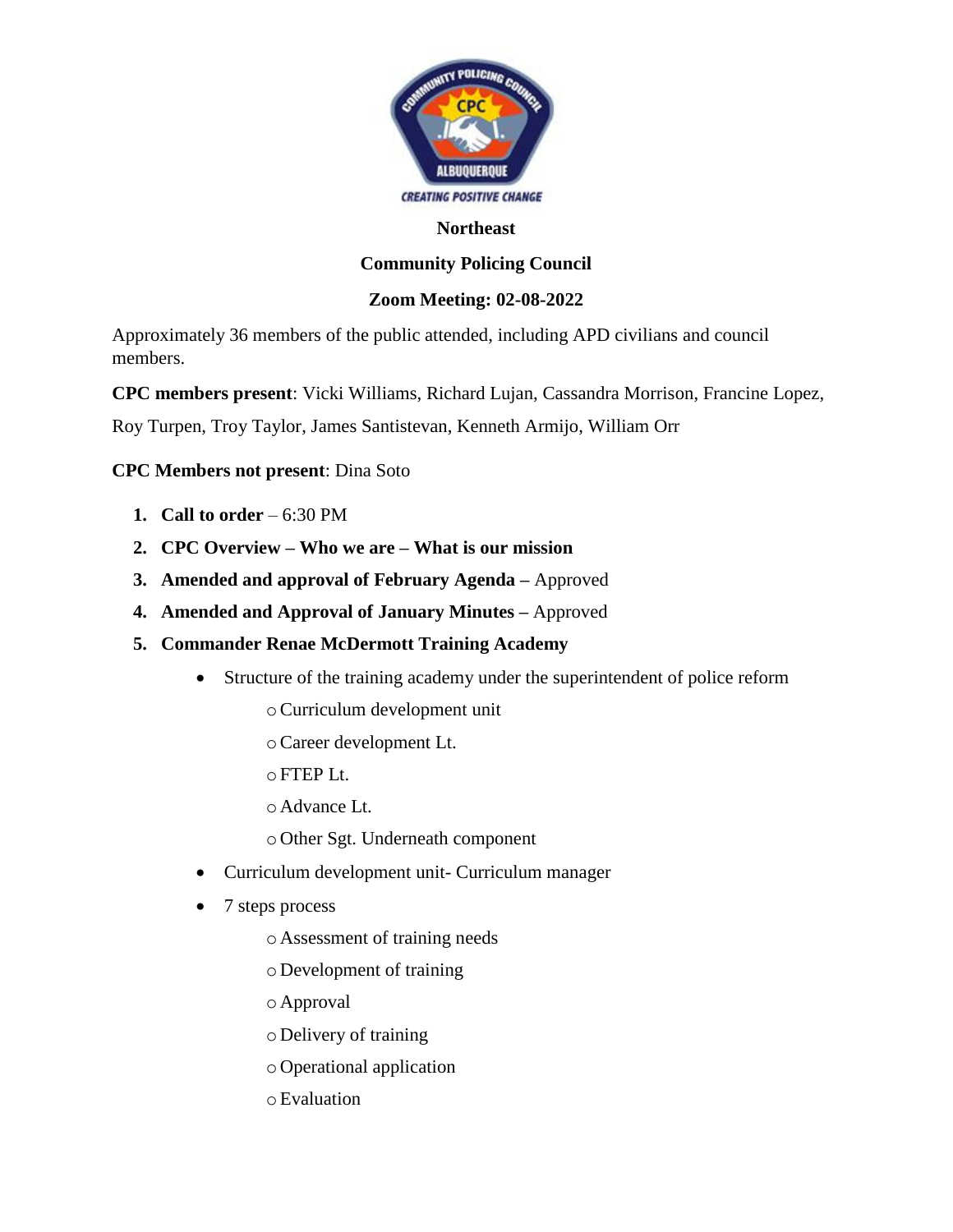oRevision

o Goal – constant improvement of APD training.

- Basic training
- Laterals (come from other departments within the state or agency)
	- o7–8 week course
	- oTraining held at the APD academy
	- o Use of force
	- o All curriculum
	- oTaser
	- oEthics and morals
	- o NM laws and constitutional policing
	- oFirearms (less than lethal issues, 40 ml, and bean bag)
	- oInteractions (mental illness)
	- oEthics
	- oColor of law
	- oCase related
	- o12 laterals graduated last week
- PSA
- oTraining at the APD academy
- o6-week program
- o Defensive driving
- o Defensive tactics
- oFirst aid / CPR
- o Overview of NM law and Federal law
- oTraffic enforcement
- o Descalation
- o Use of force
- oCasa related
- oThere is a PSA class in session, and they graduate at the end of the month.
- Cadets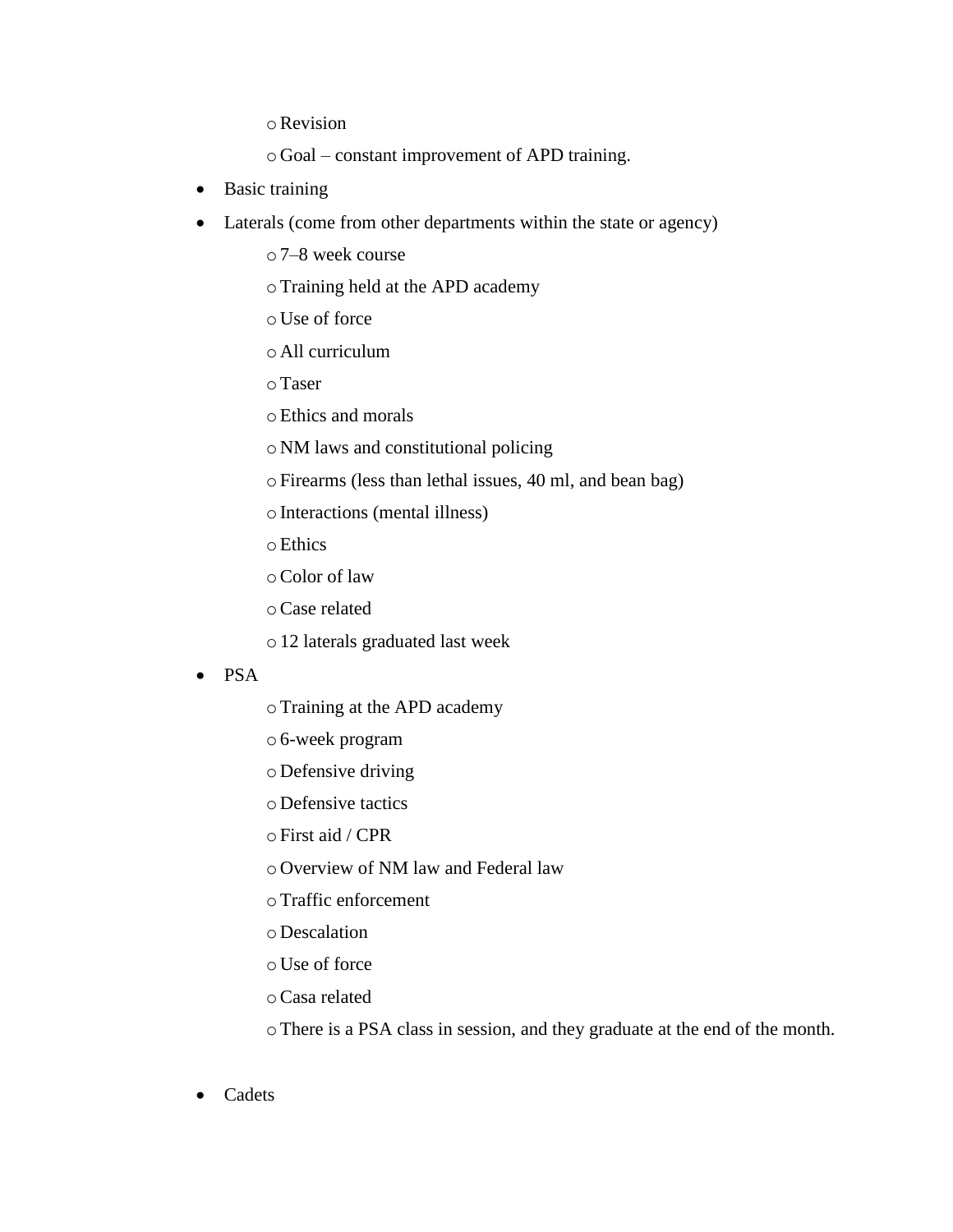o31 cadets currently

o26-28 week course (depending on holidays)

o Defensive driving

oCASA related

o Use of Force

oFirearms

oTaser

o Defensive tactics

• Field training program

oFTO (Field Training Officer)

■ After a cadet graduates, they join the OJT and get assigned an FTO to go through different phases of training.

o Advance training

- RBT (reality-based training)
- CASA/State mandated course requirements to get completed yearly or biannually.

### **6. Sgt. Jacob Hoisington Backgrounds Unit**

- APD Backgrounds
- What we do?
- Steps in the process

oInterest card

oTesting weekend

- Nelson Denny
- Written Psychological
- Background investigation
- Hiring guidelines
- Resources/ Collaborators
- Questions in chat-

o Does APD still run a high-stress academy?

oWhere is the academy physically located? Are the facilities OK?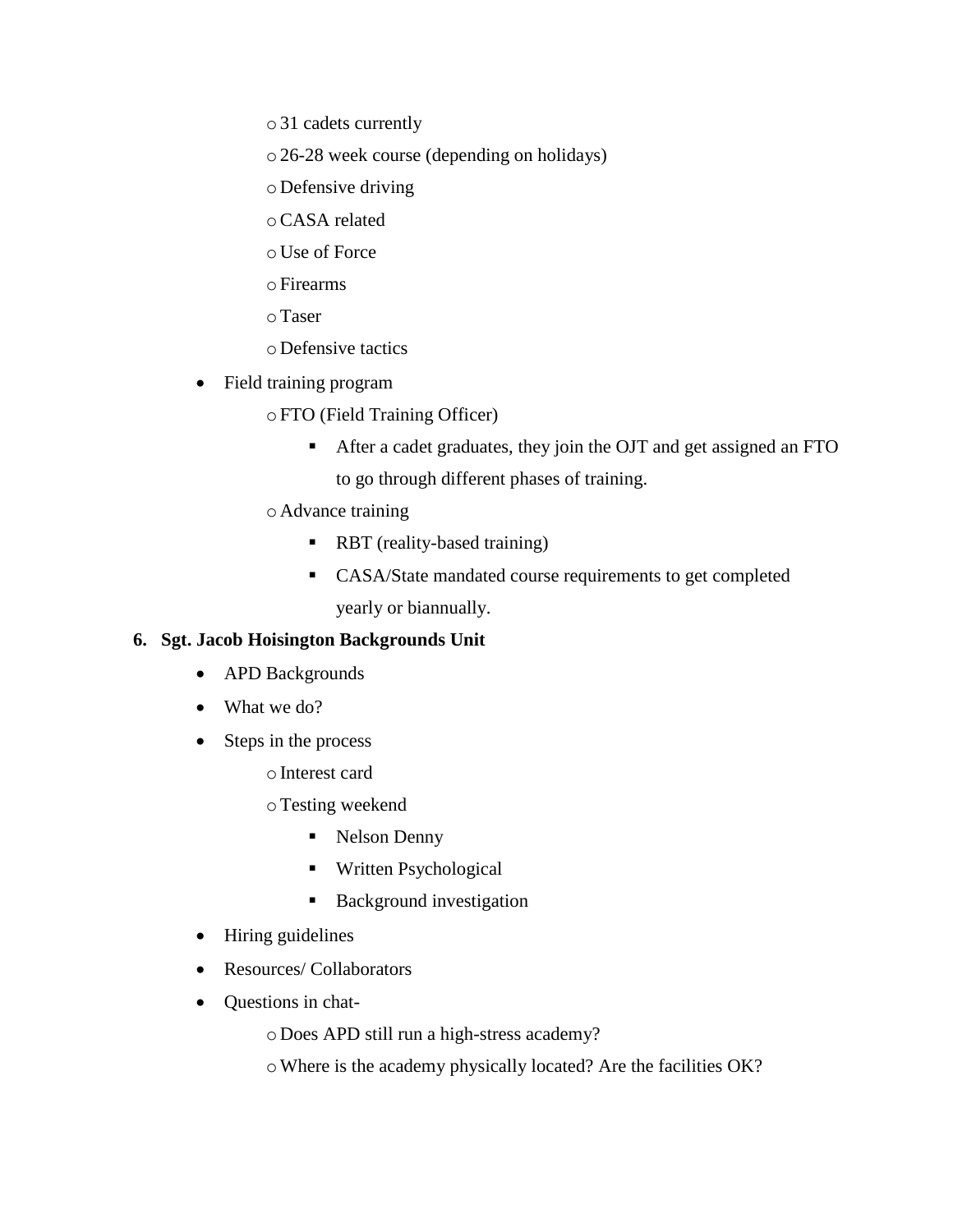- o Does the recruiting unit seek out minority women to recruit for positions in the department?
- oIs the academy pass/fail?
- oWhat is the hurdle you find the most difficult for candidates to pass?
- oWhat is the hurdle you find the most difficult for candidates to pass?
- oIs checking social media post part of the process?
- oIs there anyone area that if not passed would eliminate the candidate for consideration?
- o What is the cost? Are there opportunities for financial aid?
- o Are the backgrounds investigation sworn, officers?
- o How many continued education and training hours are required a year? Does it vary depending on rank?
- oWhat levels are the cadets after the Nelson Denny?
- o Do you have a target number of laterals set every year?
- o Are applicants able to reapply if they fail once? If able, do they have to wait a certain amount of time?
- oWhen an applicant applies what's the turnaround time for contact and get in the process?
- o Are officers allowed to request training based on issues they see in the community?

### **7. APD Area commander Greg Weber**

- Presentation on the engagement strategy is posted to the NE website. Including the ACS presentation.
- Newsletter should be coming out and events included like cop on the corner and other advertisements.
- NE bid goes into effect on 02-12-2022
- The hiring process is complete for a crime prevention specialist, and she will start on Saturday
- How does an individual officer use discretion on service calls?

### **8. APD Area command Crime statistics Sgt. Dain Symes**

• Crimes related to property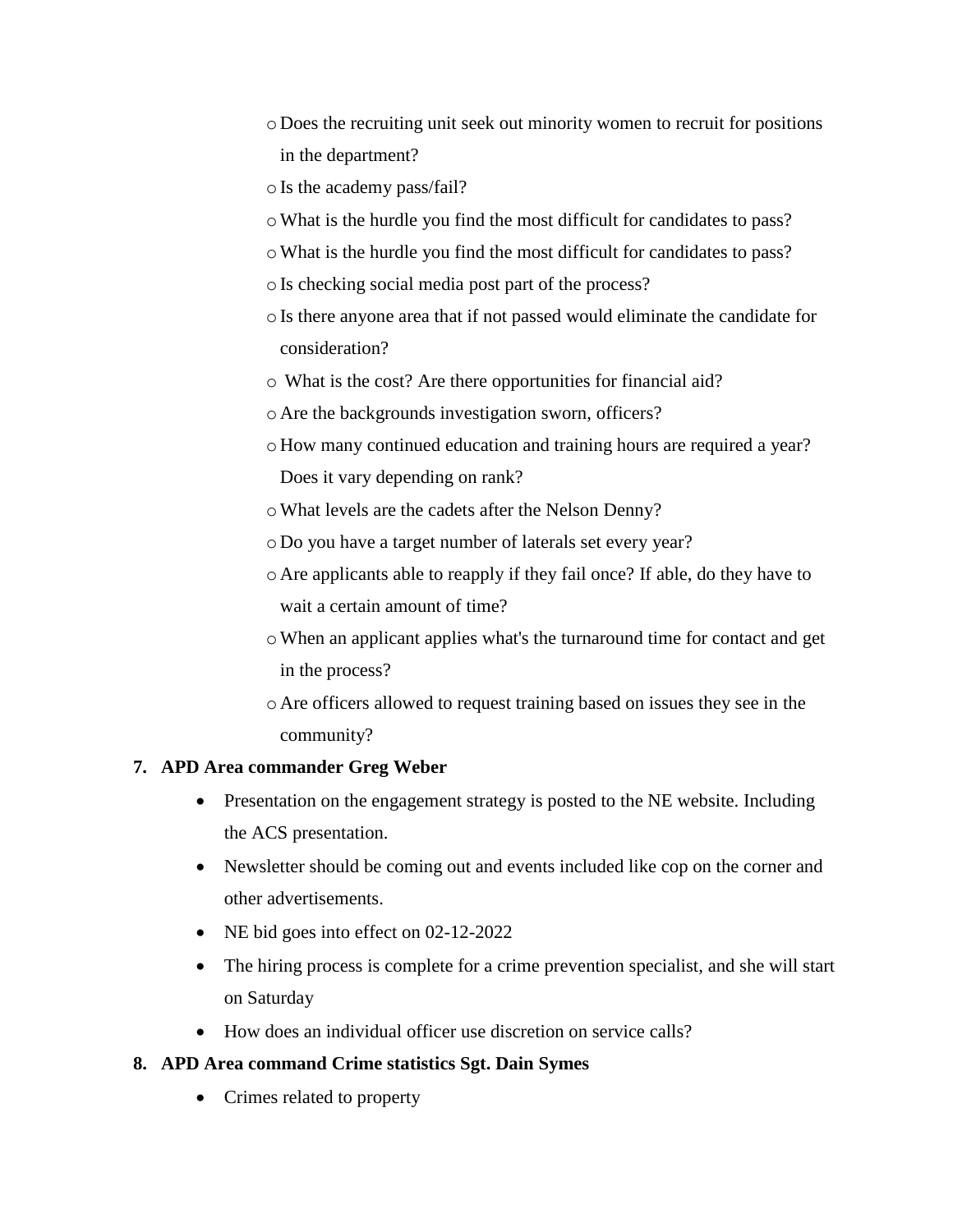oLarceny - 93

o Auto burglary - 29

oResidential burglary - 16

oCommercial burglary - 65

 $\circ$  Auto theft - 60

o Disturbance - 87

• Crimes related to that of a person

oFamily offense - 210

o Aggravated assault and battery - 83

oRobbery - 75

o Homicides - 2

oCriminal sexual penetration - 6

- Call volume 6914 calls for service for the month of January
- Use of force

 $\circ$  Level  $1 = 2$  $\circ$  Level 2 = 2  $\circ$  Level 3 = 0  $\circ$  Total = 4

#### • NE Use of force per  $1000 \text{ calls} = 0.5$

oFamily disturbance - 14

o Disturbance - 5

oSuicides - 4

o Aggravated assault and battery and suspicious person/vehicle - 3

o Auto theft and stolen vehicle found - 2

oWanted person, shoplifting, SWAT, behavioral health, armed robbery/commercial, drunk driver, onsite suspicious person, or vehicle - 1

# **9. February Poll question: Have you noticed an increase in homelessness in the NE heights?**

- $Yes = 13$
- $\bullet$  No = 1